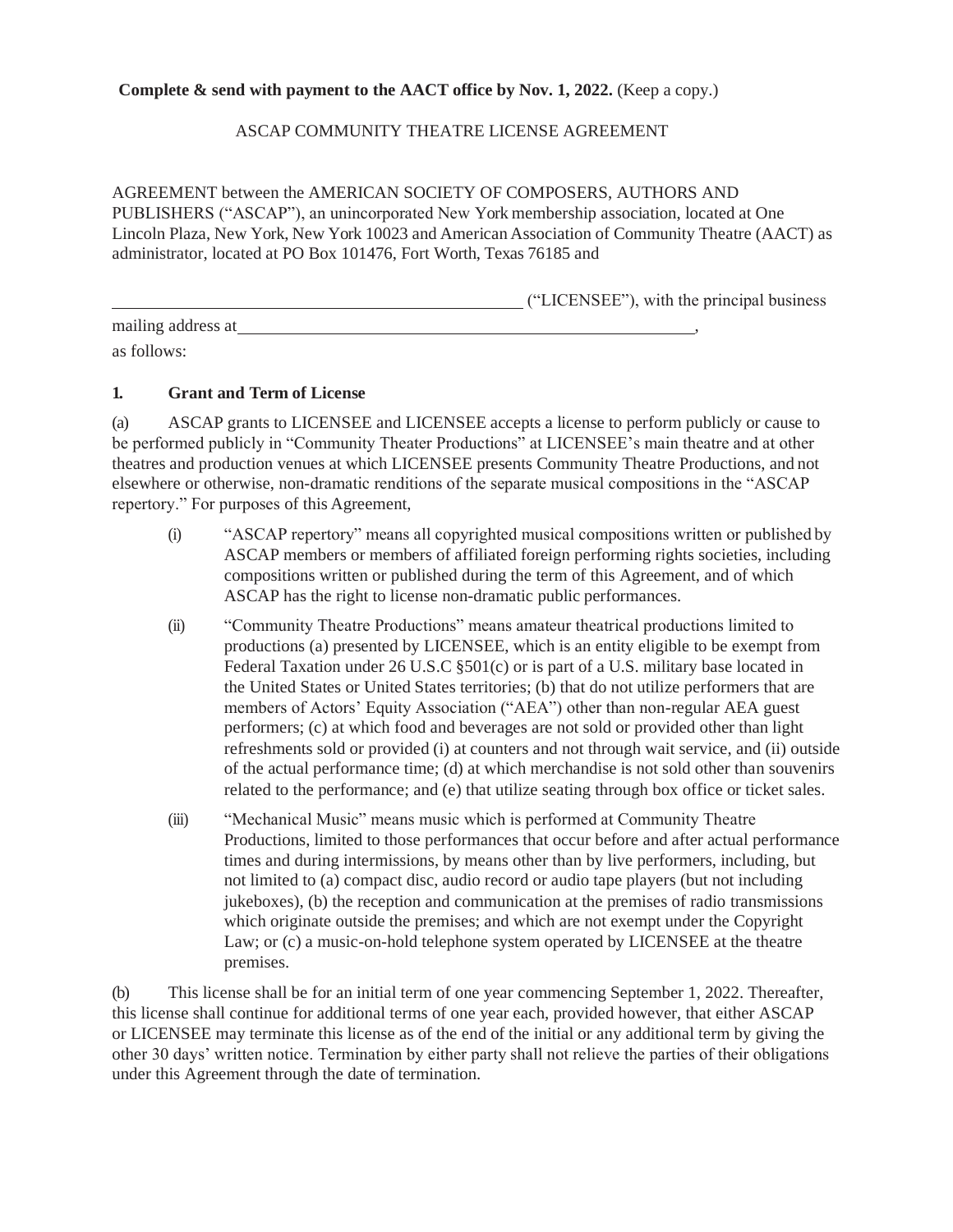# **2. Limitations on License**

(a) This license is not assignable or transferable by operation of law or otherwise, except upon the express written consent of the parties, but no assignment shall relieve the parties of theirrespective obligations as to performances rendered, acts done and obligations incurred prior to the effective date of the assignment.

(b) This license authorizes performances by means of "Mechanical Music" only; this license does not authorize live performances.

(c) This license is strictly limited to the theater or production venue where each Community Theatre Production is presented, and does not authorize any performances other than those made at the theatre or production venue premises.

(d) This license does not authorize the broadcasting, telecasting or transmission by wire, Internet, webcasting, or on-line service, or otherwise of renditions of musical compositions in the ASCAP repertory to persons outside of the theatre premises where each Community Theatre Production shall be presented.

(e) This license is limited to non-dramatic performances, and does not authorize any dramatic performances. For purposes of this Agreement, a dramatic performance shall include, but not be limited to, the following:

(i) performance of a "dramatico-musical work" in its entirety;

(ii) performance of one or more musical compositions from a "dramatico-musical work" accompanied by dialogue, pantomime, dance, stage action, or visual representation of the work from which the music is taken;

(iii) performance of one or more musical compositions as part of a story or plot, whether accompanied or unaccompanied by dialogue, pantomime, dance, stage action or visual representation;

(iv) performance of a concert version of a "dramatico-musical work";

The term "dramatico-musical work" includes, but is not limited to, a musical comedy, opera, play with music, revue or ballet.

(f) ASCAP reserves the right at any time to withdraw from its repertory and from operation of this license, any musical work as to which any suit has been brought or threatened on a claim that such composition infringes a composition not contained in ASCAP's repertory, or on a claim that ASCAP does not have the right to license the performing rights in such composition.

(g) This license does not authorize any performance by means of a coin-operated phonorecord player (jukebox) for which a license is otherwise available from the Jukebox License Office.

(h) This license is limited to the United States, its territories and possessions, and Puerto Rico.

# **3. License Fees**

(a) In consideration of the license granted herein, LICENSEE agrees to pay AACT an annual license fee as calculated pursuant to the ASCAP/AACT Rate Schedule for Community Theatres.

(b) License fees are due to AACT no later than September 1. License fees will only be accepted by AACT during the annual payment window, ending September 30.

# **4. Reports and Payments**

(a) By September 1 of each year of this Agreement, LICENSEE shall furnish a report to AACT setting forth the annual operating budget for the next operating year. AACT will consider declaration of budget on the AACT membership form as LICENSEE's report.